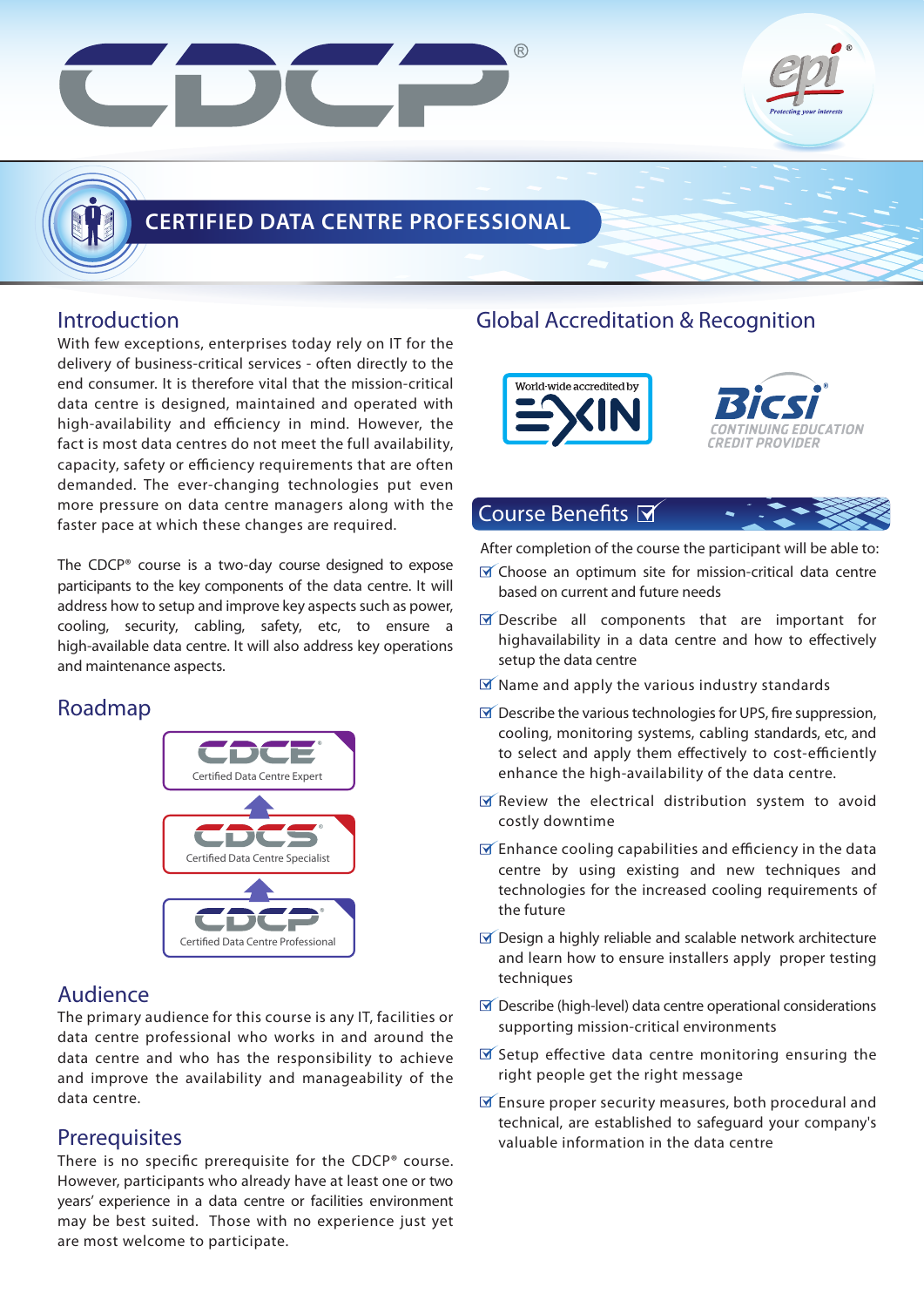# Course Syllabus **国**

- **The Data Centre, it's Importance and Causes for Downtime**
- **Data Centre Standards and Best Practices**
- **Data Centre Location, Building and Construction** - Selecting appropriate sites and buildings and how to avoid pitfalls
	- Various components of an effective data centre and supporting facilities setup

#### **Raised Floor/Suspended Ceiling**

- Uniform, concentrated and rolling load definitions
- Applicable standards
- Raised floor guidelines
- Signal Reference Grid, grounding of racks
- Disability act and regulations
- Suspended ceiling usage and requirements

#### **Light**

- Standards
- Light fixture types and placement
- Emergency lighting, Emergency Power Supply (EPS)

#### **Power Infrastructure**

- Power infrastructure layout from generation to rack level
- ATS and STS systems
- Redundancy levels and techniques
- Three-phase and single-phase usage
- Power distribution options within the computer room
- Power cabling versus bus bar trunking
- Bonding versus grounding
- Common Mode Noise and isolation transformers
- Distribution boards, form factors and IP-protection
- Power quality guidelines
- Real power versus apparent power
- How to size and calculate load in the data centre
- Generators
- Static and dynamic UPS systems, selection criteria, how they operate and energy efficiency option
- Battery types, correct selection and testing
- Thermo-graphics

#### **Electro Magnetic Fields**

- Electrical fields and magnetic fields definitions and units of measurements
- Sources of EMF
- Effects of EMF on human health and equipment
- $-$  (H)EMP
- Standards
- EMF shielding solutions
- **Equipment Racks**
	- Rack standards, properties and selection criteria
	- Security considerations
	- Power rail/strip options

#### **Cooling Infrastructure**

- Temperature and humidity recommendations
- Cooling measurement units and conversion rates
- Sensible and latent heat definitions
- Differences between comfort and precision cooling
- Overview of different air conditioner technologies
- Raised floor versus non-raised floor cooling
- Placement of air conditioner units and limitations to be observed
- Supplemental cooling options
- Cold aisle/hot aisle containment

#### **Water Supply**

- Importance of water supply and application areas
- Backup water supply techniques
- **Designing a Scalable Network Infrastructure**  The importance of a Structured Cabling System
	- Planning considerations
	- Copper and Fiber cable technology and standards
	- ANSI/TIA-942 Cabling hierarchy and recommendations
	- Testing and verification
	- SAN storage cabling
	- Network redundancy
- Building-to-building connectivity
- Network monitoring system requirements

#### **Fire Protection**

grades

- Standards for fire suppression
- Detection systems
- Various total flooding fire suppression techniques and systems, their benefits and disadvantages
- Handheld extinguishers
- Signage and safety
- Regulatory reguirements and best practices
- **Physical Security and Safety**
	- Physical security considerations
	- Physical safety considerations
- **Auxiliary Systems**
	- Data centre monitoring requirements
	- EMS, BMS and DCIM
	- Water leak detection systems
	- Alarm notification

#### **Operational Considerations**

- Service Level Management
- Organisation
- Safety
- Security
- Facilities maintenance
- Monitorina
- Governance
- **EXAM: Certified Data Centre Professional**

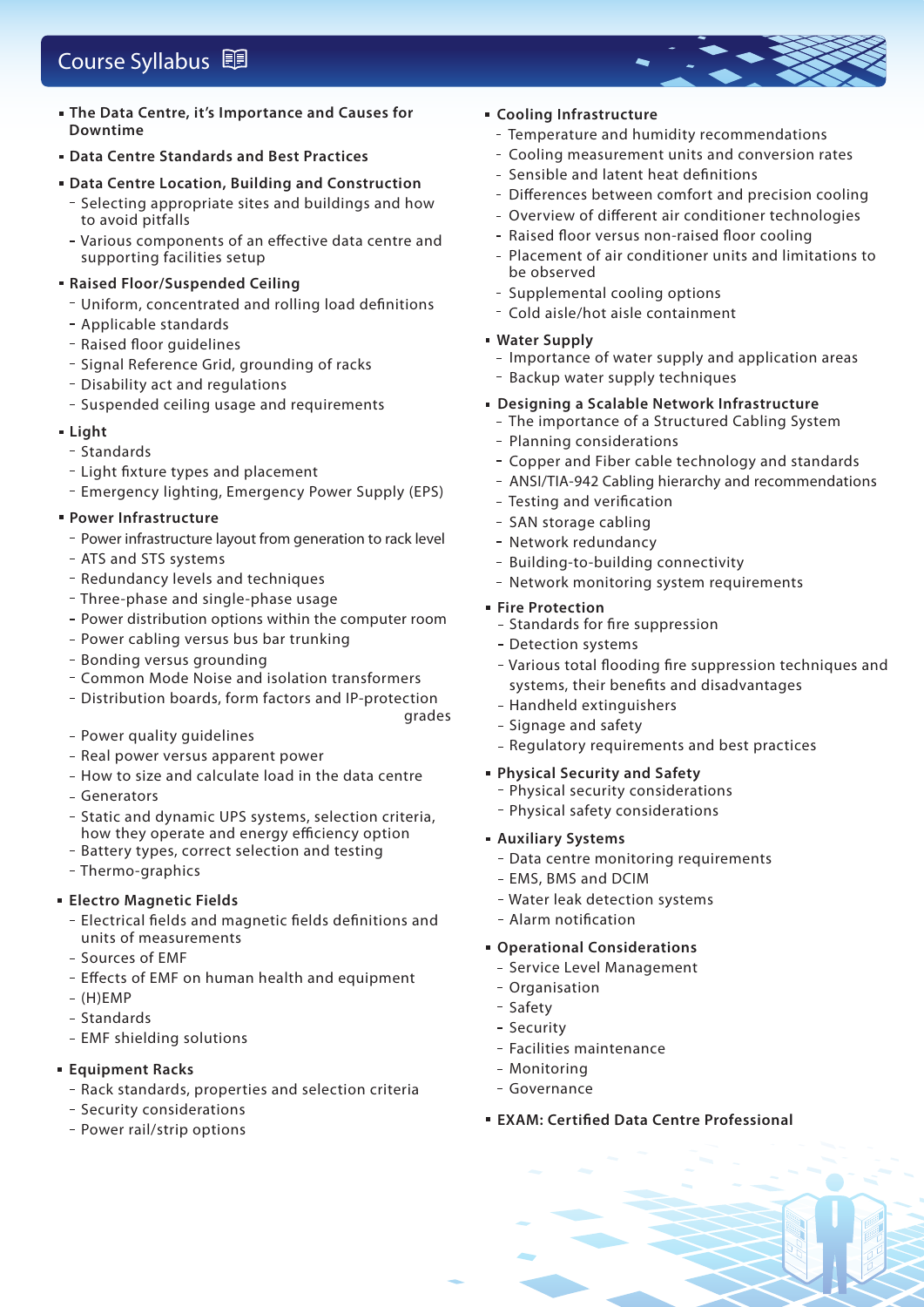### Delivery Structure and Methods

The CDCP® course is lectured by an EPI Certified Instructor using a combination of lectures and question-and-answer sessions to discuss participants' specific needs and challenges experienced in their own data centre environments. Participants are able to tap into the extensive experience of the trainer enabling them to validate and improve their own environments thus adding tremendous business value.

CDCP® course is available in the following delivery methods:

- ILT Instructor Led Training
- VILT Virtual ILT
- TOD Training On Demand

The classes are available on public schedule as well as private group training.

#### Examination

Certification exam is administered at the end of the last training day by an authorised training partner, either using paper-based or online format. The exam is a 60-minute closed book exam, with 40 multiple-choice questions. The candidate requires a minimum of 27 correct answers to pass the exam. Online exam results are known immediately and paper-based exam results will be known within one week.

#### **Certification**

Candidates who successfully pass the exam will receive the official 'Certified Data Centre Professional' certificate. The certification is valid for three years after which the student needs to re-certify. More information is available on the EPI corporate website at www.epi-ap.com.

#### Global Accreditation & Recognition

The CDCP® course material and exam are globally accredited by EXIN.

EXIN is a world leading provider of independent certification and accreditation in the IT and data centre sectors. EXIN is ISO-certified (ISO 9001:2008). Operating according to ISO 17024, ISO 27001 and EN 45011, EXIN continuously monitor the quality of exams and accreditations. More than 2 million professionals have been certified by EXIN worldwide. Candidates can take an EXIN exam in more than 125 countries and in more than 20 languages.

BICSI recognises CDCP® – Certified Data Centre Professional

training for BICSI Continuing Education Credits (CECs). CDCP® certificate holder will gain 13 CECs for all BICSI credentials.

#### Recommended Next Course

To further extend your skills, we recommend the CDFOM® and CDCS® courses. CDFOM® addresses the full operational aspect of running a high-available data centre. In CDCS®, participants will gain advanced knowledge to review designs of existing and/or future data centres. CDCS® is a 'must have' course for those who are expected to manage or be involved in a data centre build or renovation project. For full course outlines, visit the EPI website, www.epi-ap.com.

#### Course Schedule

Our courses are available in over 60 countries across all continents. For a comprehensive course schedule, visit the EPI corporate website at www.epi-ap.com or contact your local authorised reseller/partner.

### EPI IT & Data Centre Framework©



<sup>©</sup> Copyright by EPI (Enterprise Products Integration Pte Ltd) 2020. All rights reserved.

The 'EPI IT & Data Centre Framework<sup>®</sup>' provides IT & Data Centre Investors/Owners/Operators with a framework addressing all disciplines of a structured and fully managed IT & Data Centre environment. The framework addresses not only the site selection, design and outfitting of its physical facilities but also includes the IT & Data Centre strategy, governance and all processes required to organize and operate an IT & Data Centre environment which meets the business requirements of its customers. For more information visit www.epi-ap.com.

| $\bullet$                                                                                                             | R <sub>20</sub> -01                                                                      | Authorised Reseller/Partner: |                                 |
|-----------------------------------------------------------------------------------------------------------------------|------------------------------------------------------------------------------------------|------------------------------|---------------------------------|
| Protecting your interests                                                                                             | Global Headquarters:                                                                     |                              |                                 |
|                                                                                                                       | Enterprise Products Integration Pte Ltd                                                  |                              |                                 |
|                                                                                                                       | 37th Floor, Singapore Land Tower, 50 Raffles Place, Singapore 048623.                    |                              |                                 |
| Tel: $+$ (65) 6733-5900                                                                                               |                                                                                          |                              |                                 |
| Local offices in: China, India, Italy, Japan, LATAM, Malaysia, Middle East, Pakistan, Singapore, The Netherlands, USA |                                                                                          |                              |                                 |
| ⊕<br>www.epi-ap.com                                                                                                   | linkedin.com/company/epi-ap<br>(in)<br>$\boldsymbol{\sigma}$<br>@epi_cdcp<br><b>CENT</b> | facebook.com/Epipteltd       | (回)<br>instagram.com/epi_pteltd |

Copyright © 1999-2020 **EPI** reserves the right to change any or all of the specifications and services indicated or implied without prior notice. Product names in this brochure are the property of EPI. No duplication or ,<br>raction, in whole or in part, is allowed without express written permission from Enterprise Products Integration Pte. Ltd. EPI, its trademarks for logo, services and products are registered trademarks.